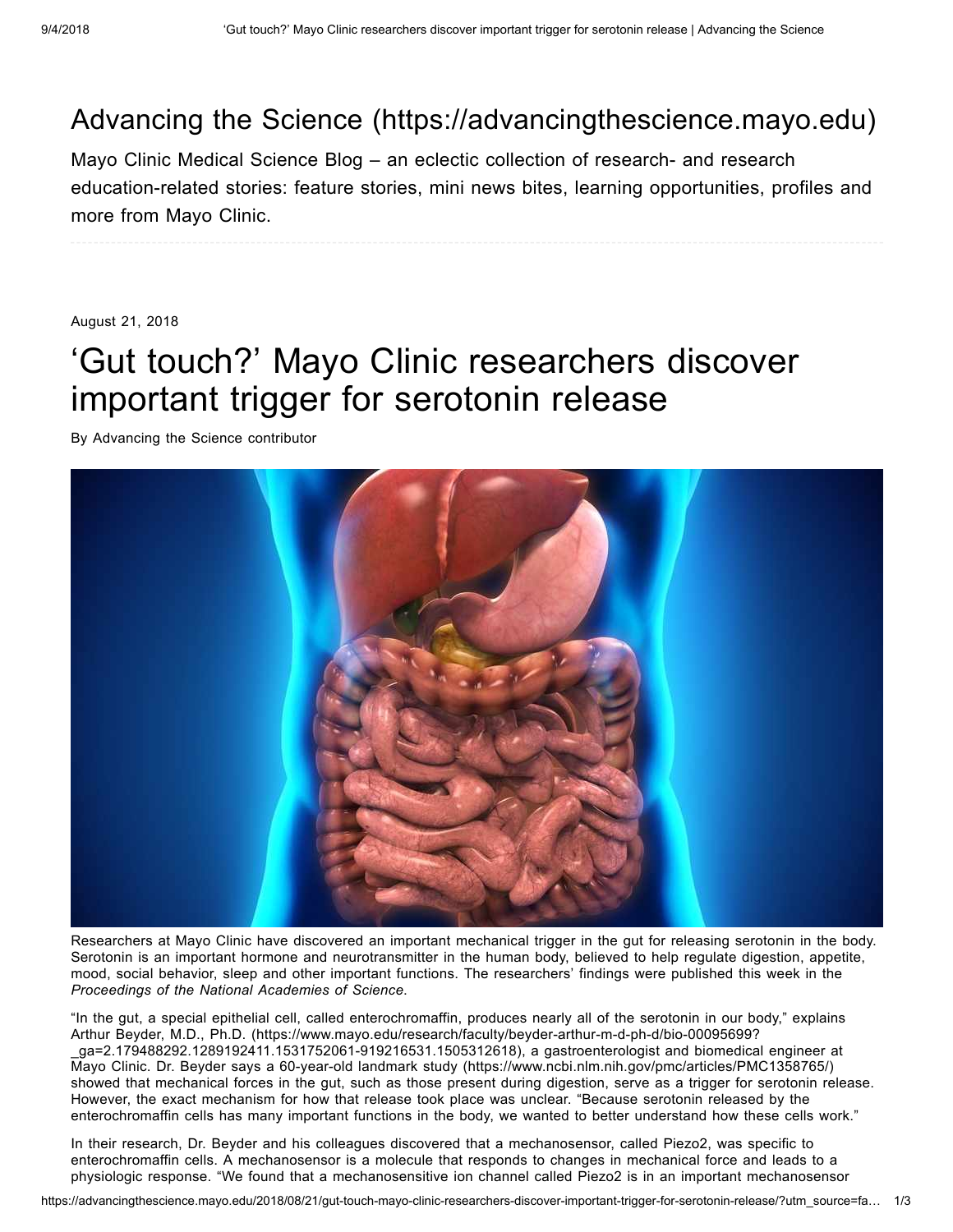9/4/2018 'Gut touch?' Mayo Clinic researchers discover important trigger for serotonin release | Advancing the Science

necessary for mechanical release of serotonin from the enterochromaffin cell," says Dr. Beyder.

"We know that serotonin produced by the enterochromaffin cell is important for many local functions in the gut and the body and that serotonin signaling is disrupted in many human diseases, so we want to understand how the enterochromaffin cell works, and how it may be broken in human diseases," says Dr. Beyder. "This knowledge could one day lead to completely novel approaches to diagnose and treat human diseases."

For example, "serotonin release is disrupted in irritable bowel syndrome (IBS), so many drugs effective in IBS treatment target serotonin receptors. Unfortunately, since serotonin receptors are widespread in the human body, these drugs frequently cause significant side effects," says Dr. Beyder, "so targeting serotonin release more precisely may lead to new treatments for IBS."

Dr. Beyder and his colleagues were amazed to find that enterochromaffin cells have a specific mechanical trigger that is not present in the cells around them. They were also surprised to find how effective the blockade or elimination of this trigger is for serotonin release and for gut fluid secretion.

"Interestingly, the same mechanosensors used by enterochromaffin cells are also used by touch sensors in the skin, which like enterochromaffin cells, rely on serotonin for signaling," says Dr. Beyder. "This makes us wonder whether there is such a thing as 'gut touch' and if so, what functions would 'gut touch' have?"

###

Tags: Arthur Beyder [\(https://advancingthescience.mayo.edu/tag/arthur-beyder/\)](https://advancingthescience.mayo.edu/tag/arthur-beyder/)[,](https://advancingthescience.mayo.edu/category/findings/) Findings (https://advancingthescience.mayo.edu/category/findings/), News [\(https://advancingthescience.mayo.edu/category/news/\)](https://advancingthescience.mayo.edu/category/news/)



[member/gmet](https://advancingthescience.mayo.edu/member/gmetzger/) zger/)



**Posted by Patsy @071951 [\(https://advancingthescience.mayo.edu/member/071951/\)](https://advancingthescience.mayo.edu/member/071951/), Sat, Aug 25, 2018 10:14pm**

I suffer from uncontrollable IBS. This sounds interesting to follow

(https://advan cingthescienc e.mayo.edu/ [member/0719](https://advancingthescience.mayo.edu/member/071951/) 51/)



**Posted by Mary7 @mary7 [\(https://advancingthescience.mayo.edu/member/mary7/\),](https://advancingthescience.mayo.edu/member/mary7/) Sun, Aug 26, 2018 7:39am**

I wonder what the implications are, for people with neurological disorders. Such as OCD. I noticed my son when suffering from severe anxiety, will end up with IBS.

[\(https://advan](https://advancingthescience.mayo.edu/member/mary7/) cingthescienc